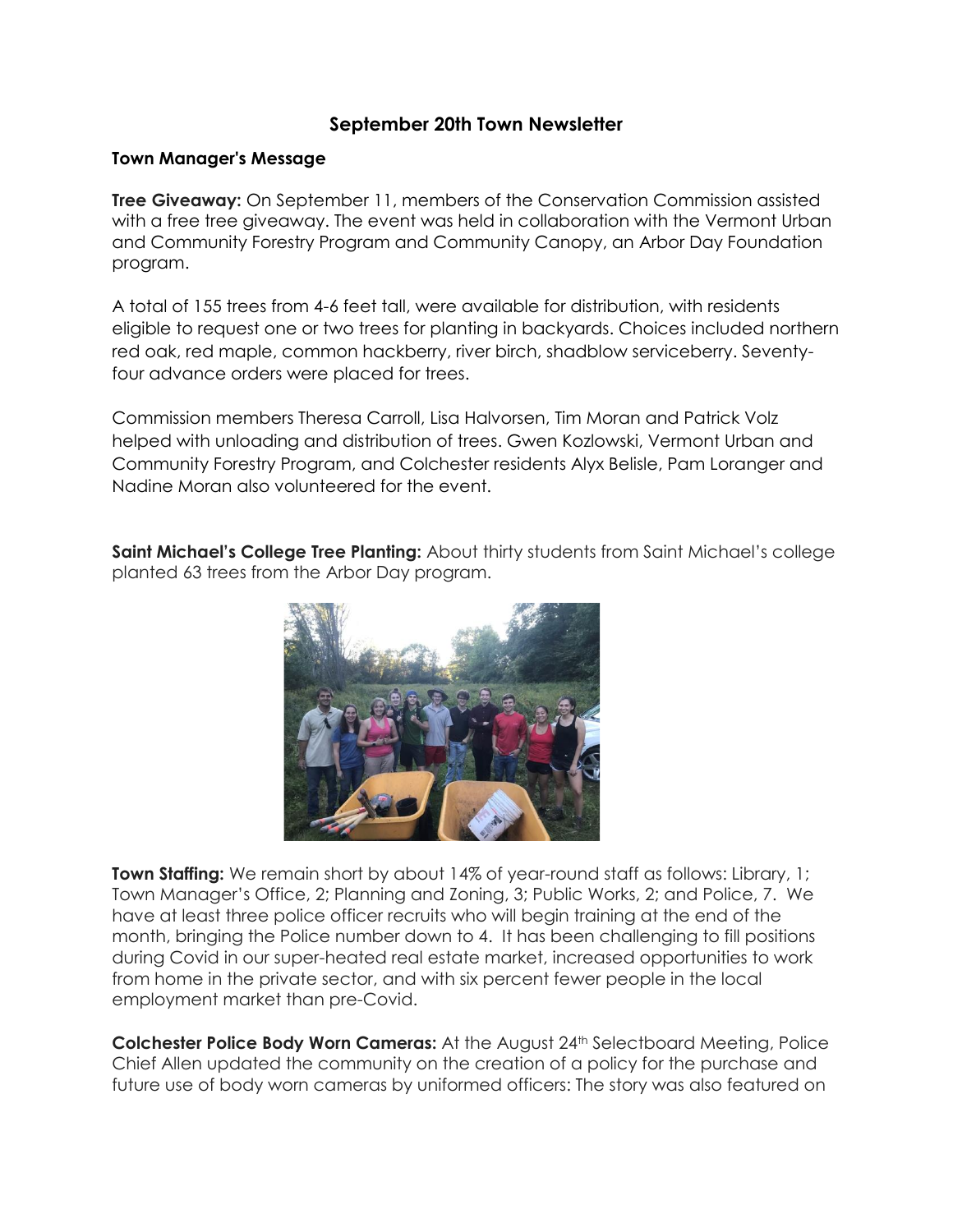WCAX: [www.wcax.com/2021/08/25/colchester-police-implementing-body-camera](http://www.wcax.com/2021/08/25/colchester-police-implementing-body-camera-program-this-fall/%C2%A0)[program-this-fall/%C2%A0](http://www.wcax.com/2021/08/25/colchester-police-implementing-body-camera-program-this-fall/%C2%A0)

**Signs on Bike Path near Windemere:** At the request of the neighborhood, your town staff purchased and placed signs on the raised bike path from Windemere Way to the Winooski River. These signs and frames were repeatedly vandalized and at a cost of \$45 per sign and \$95 per frame plus installation, we cannot continue their replacement. We have removed the signs and frames. *Please report vandalism of private or town owned property directly to the police via phone at 264-5556.*

**Illegal dumping at Heineburg Road Fishing Access:** We have had seven illegal dumping activities at this location this year, from mounds ? of garbage and junk to a truck full of duck entrails. The cost for pick up and disposal of these items has not been budgeted. Removing these items causes already planned park and road/path maintenance activities to be deferred. *Please report dumping on town owned property to the police immediately via phone.*

## **COVID-19 Update:**

In the last 14 days, there have been 564 cases of Coronavirus in Chittenden County. For further information, please visit the Vermont Department of Health's Dashboard: <https://www.healthvermont.gov/covid-19/current-activity/vermont-dashboard>

**Forecast:** The Vermont Department of Financial Regulation is projecting a leveling off of cases: [https://dfr.vermont.gov/sites/finreg/files/doc\\_library/dfr-covid19-modeling-](https://dfr.vermont.gov/sites/finreg/files/doc_library/dfr-covid19-modeling-091421.pdf)[091421.pdf](https://dfr.vermont.gov/sites/finreg/files/doc_library/dfr-covid19-modeling-091421.pdf)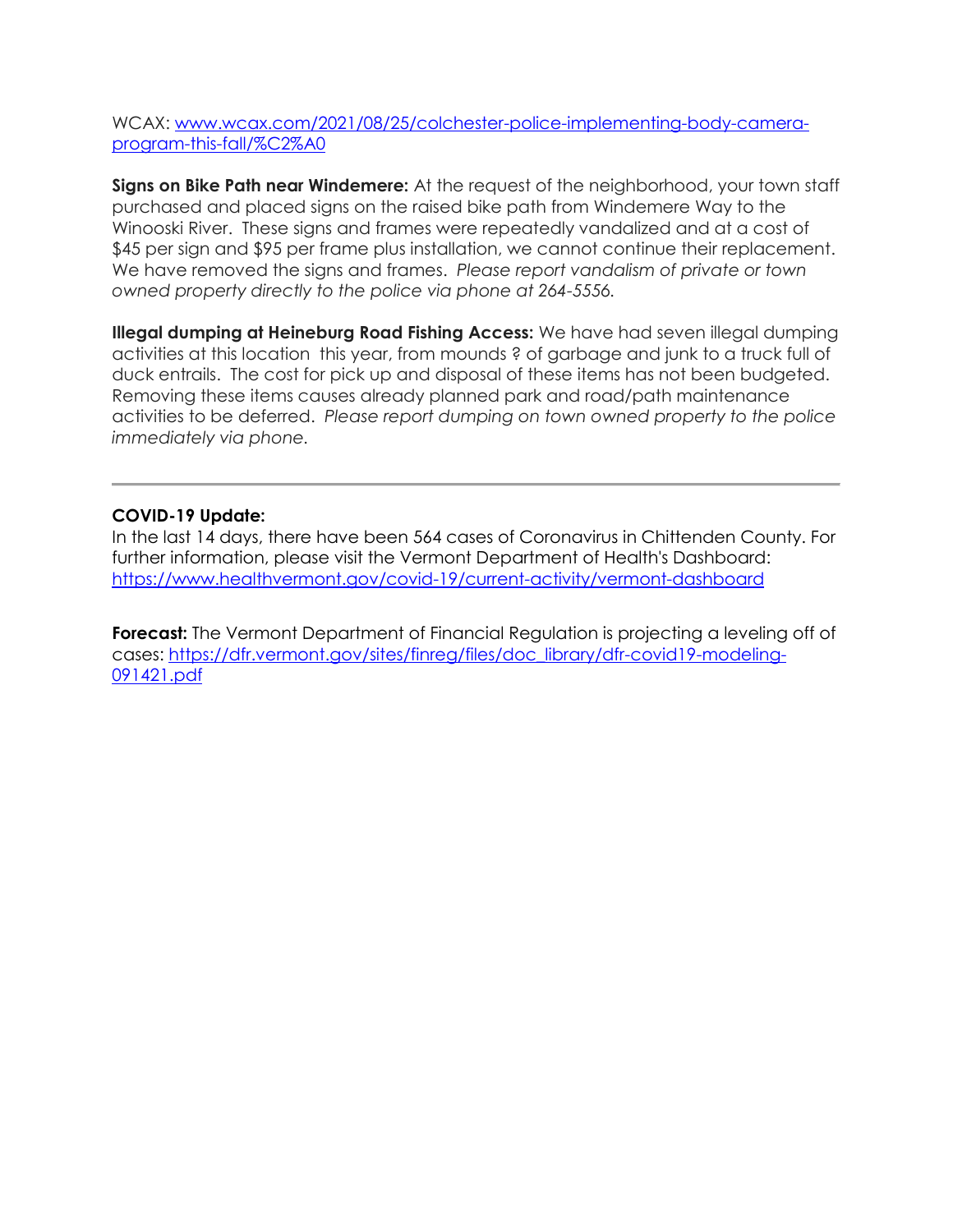# VT Weekly COVID-19 Infections Forecast

Calculated as a 7-day sum. Gray bands represent 50% and 95% confidence intervals. Since projections are only released once a week, the actual number may appear to over or undershoot the forecast.



Souce: CDC Ensemble Model-September 14, 2021



**Weekly Data Summary:** About 441,570 people have been fully vaccinated in Vermont. The breakthrough cases represent a small portion, about 0.4%, of the fully vaccinated population. To date there have been 51 hospitalizations and 18 deaths among the 1,906 cases of vaccine breakthrough.

[https://www.healthvermont.gov/sites/default/files/documents/pdf/COVID19-Weekly-](https://www.healthvermont.gov/sites/default/files/documents/pdf/COVID19-Weekly-Data-Summary-9-10-2021.pdf)[Data-Summary-9-10-2021.pdf](https://www.healthvermont.gov/sites/default/files/documents/pdf/COVID19-Weekly-Data-Summary-9-10-2021.pdf)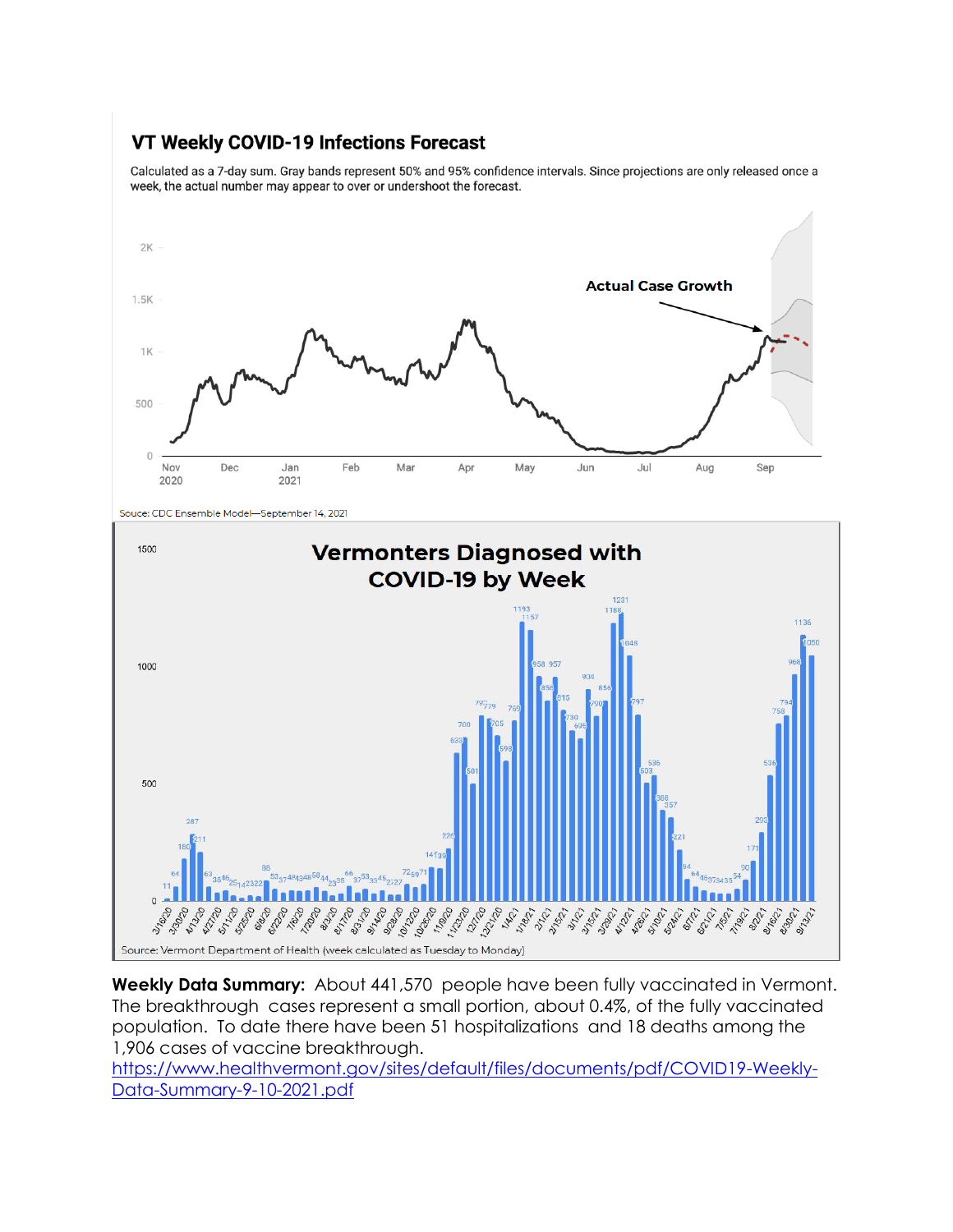**Vaccination Progress:** 87.9% of Chittenden County residents 12+ have received one dose of a COVID-19 vaccine as of September 16, 2021: [www.healthvermont.gov/covid-](http://www.healthvermont.gov/covid-19/vaccine/covid-19-vaccine-dashboard)[19/vaccine/covid-19-vaccine-dashboard](http://www.healthvermont.gov/covid-19/vaccine/covid-19-vaccine-dashboard)

**Appointments for Free Vaccine:** <https://vermont.force.com/events/s/selfregistration> You can walk in for vaccines at CVS, Hannaford Food and Drug, Walmart, Walgreens, Price Chopper/Market 32, Rite Aid, Shaw's Supermarket, or Costco or get an appointment with [Kinney Drugs,](https://kinneydrugs.com/pharmacy/covid-19/vaccination-scheduling/) [CVS,](https://www.cvs.com/immunizations/covid-19-vaccine) [Walgreens](https://www.walgreens.com/schedulevaccine)**,** [Northfield Pharmacy](http://www.northfieldpharmacy.com/)**,** or [UVMMC Outpatient](https://www.uvmhealth.org/medcenter/departments-and-programs/pharmacy-services/schedule-your-covid-19-vaccine)  [Pharmacies](https://www.uvmhealth.org/medcenter/departments-and-programs/pharmacy-services/schedule-your-covid-19-vaccine)**.**

#### **Colchester's Burnham Memorial Library**

Hours:

Mondays,  $12 - 6$  pm Tuesdays, 10 am – 4 pm Wednesdays, 10 am – 4 pm Thursday,  $12 - 6$  pm Friday,  $10$  am  $-1$  pm Saturday, 10 am – 3 pm

We will continue outdoor programming for patrons. In the event of inclement weather, programs will be moved inside to the Library Meeting House unless specified. If a program cannot be moved indoors and has to be postponed, we will post to our website and the Burnham Library Youth Services Facebook page.

### *September Programs:*

*Young Writers & Storytellers*: Wednesday, September 22 at 3:30 pm. Join us for our writing club for children from kindergarten to 5th grade. Let's create stories! Call 264-5660 for more information.

*Outdoor Storytime*: Friday, September 24 and Tuesday, September 21 & 28 at 10:30 am. Join us on the library lawn for stories, songs, and lots of giggles. Please bring a towel or blanket for your family to sit on.

*Adult Book Discussion*: Tuesday, September 21 at 1 pm in the Meeting House. Join our afternoon book group! We read a wide range of books, and the discussion is led by a Library staff member. This month, we'll be reading The Water Dancer by Ta-Nehisi Coates. Copies of the book are available for checkout.

*Virtual Cooking the Books*: Tuesday, September 28 at 1:00 pm over Zoom. Cooking the Books is going virtual! Each season we pick a cookbook, participants sign up to make a recipe, which staff will copy for you. You can make the recipe the day of the program and show it during the Zoom, or make it ahead of time and show off a photo while we all discuss our cooking adventures.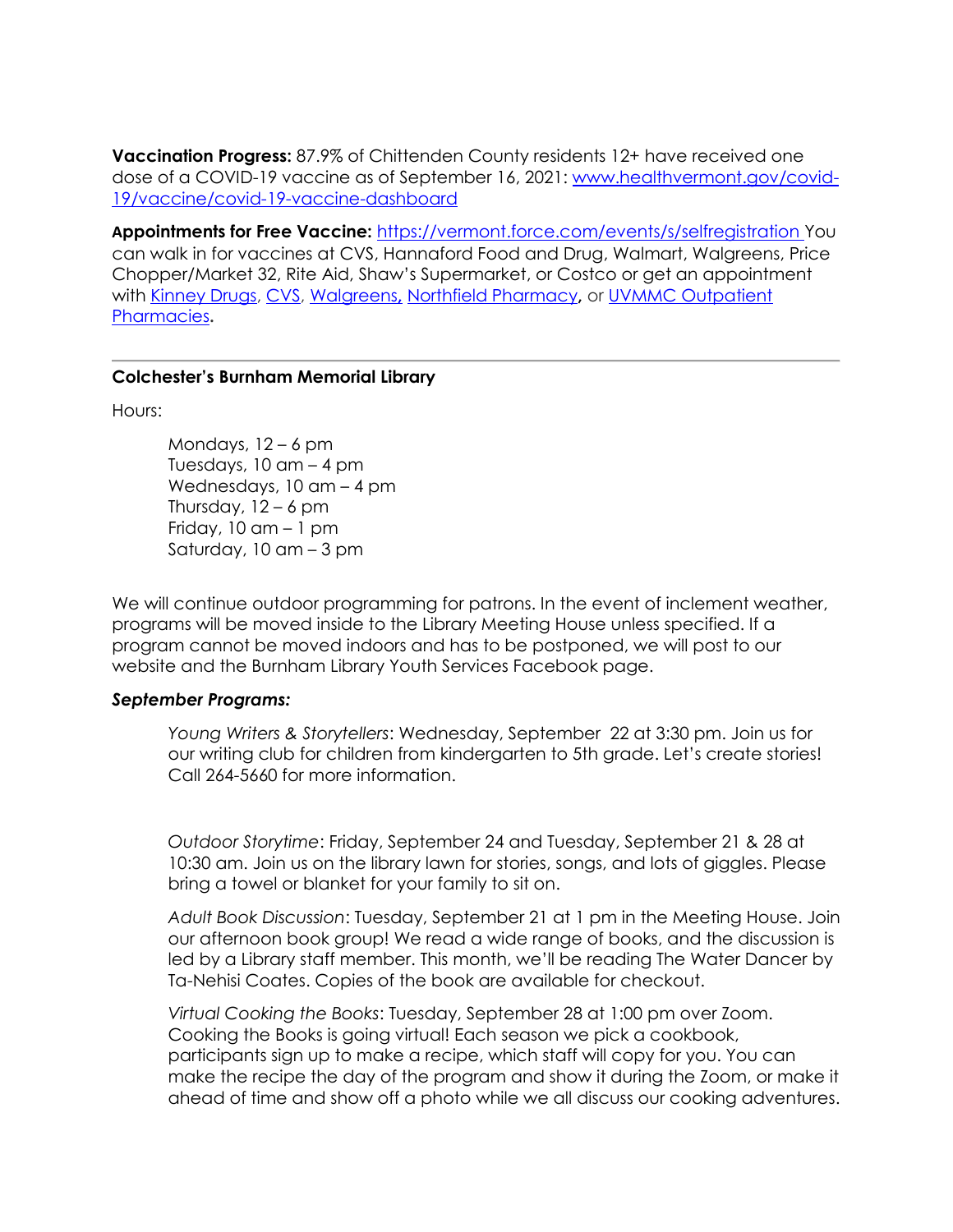This month, we'll be choosing recipes from Around my French Table by Dorie Greenspan.

*Book Review:* "Into Oblivion" by Arnaldur Indridason –Adult Fiction, 2019, by Susan Gamberg, Youth Services

It's 1979 and the beginning career of Inspector Erlendur of the Reykjavik, Iceland police force. When the inspector begins to investigate he finds that the victim, Kristvin, was an airline mechanic who worked at the U.S. airbase and seems to have been dabbling in illicit market items from there. One hangar in particular is off limits to all but a few of the U.S. airmen and interest in the case brings in the CIA and FBI. Erlendur also is investigating a cold case, a hobby of his, that of an 18 year-old woman who disappeared 25 years ago on her way to school. The missing woman's aunt wanted closure because the parents died and soon no one in the family will be left to know what happened

## **Upcoming Meetings**

**Selectboard:** Tuesday, September 28<sup>th</sup>, 5:30 pm at the Colchester Town Offices, 3<sup>rd</sup> Floor Outer Bay Conference Room, 781 Blakely Road. Masks are required. Alternatively, send a note to [townmanager@colchestervt.gov](mailto:townmanager@colchestervt.gov) with "Citizens to be Heard" in the Subject and your name. As with in-person Citizens to be Heard, we ask that you SHARE YOUR ADDRESS. The email will be shared with the entire Selectboard prior to the meeting and included in the information packet at the next meeting.

- Watch the Meeting Online via Live Stream:<http://lcatv.org/live-stream-2>
- Agenda: [bit.ly/Colchester-SB-Agendas](file://///dropbox/Town%20Bulletin%20Board/Town%20Manager/Newsletter/2021/bit.ly/Colchester-SB-Agendas)

**Development Review Board:** Wednesday, October 13<sup>th</sup>, 7:00 pm at the Colchester Town Offices, 3rd Floor Outer Bay Conference Room, 781 Blakely Road. The Development Review Board will likely be participating remotely. Members of the public will have the option to choose either remote or in-person attendance. Masks are required for inperson attendance. Public comments can be submitted prior to the hearing by email to [zmaia@colchestervt.gov](mailto:zmaia@colchestervt.gov) or by mail to Town of Colchester, c/o Development Review Board, 781 Blakely Road, Colchester, VT 05446. Alternatively, participate in the public comment periods during the hybrid meeting.

- Participate via Zoom: <https://us02web.zoom.us/j/83271430077>
- Participate by Phone: 1-929-436-2866
- Meeting ID: 832 7143 0077
- Watch the Meeting Online via Live Stream: [http://lcatv.org/live-stream-2](https://r20.rs6.net/tn.jsp?f=001XbSGd8nVT6SAu_SJpaR1QZk-8V24b9BP3cfY3V8W0JmbsDf_YLlrsT2992lf25PlqxP0EPnw2hzwTvACz9Qo5Ji-nd1cZir-BmYJEPxS7Yq-wcDxUWCu96sMti7jiPSpL9Qkya0rAeBTHYx45G9Dhw==&c=&ch=)
- Agenda: [clerkshq.com/Colchester](https://r20.rs6.net/tn.jsp?f=001XbSGd8nVT6SAu_SJpaR1QZk-8V24b9BP3cfY3V8W0JmbsDf_YLlrsWcDcEgRlAf6-bRP7WMwF0oUm6b9ByFtVVtELzZUHZZwuuuoAoh26H773lxiMYWZumo-S7sUif2mA5ay36xpxNQePTNYOKUNRbYKLQ0p8M1UhGJNdFREsGOsx95rDahRoMIQLVY_eXj0h6kW9Z_uu-16BpTuQpNsNYdwKvXtFNaUhdKaOuKCpY9dXq82-u4mtg==&c=&ch=)[vt?docId=DRBAgenda&path=DRB%2CDRB\\_Agendas%2CDRBAgenda%2C](https://r20.rs6.net/tn.jsp?f=001XbSGd8nVT6SAu_SJpaR1QZk-8V24b9BP3cfY3V8W0JmbsDf_YLlrsWcDcEgRlAf6-bRP7WMwF0oUm6b9ByFtVVtELzZUHZZwuuuoAoh26H773lxiMYWZumo-S7sUif2mA5ay36xpxNQePTNYOKUNRbYKLQ0p8M1UhGJNdFREsGOsx95rDahRoMIQLVY_eXj0h6kW9Z_uu-16BpTuQpNsNYdwKvXtFNaUhdKaOuKCpY9dXq82-u4mtg==&c=&ch=)

**Recreation Advisory Board:** Wednesday, October 20<sup>th</sup>, 7:00 am at the Colchester Town Offices, 3rd Floor Outer Bay Conference Room, 781 Blakely Road. Masks are required.

**Library Board of Trustees:** Thursday, October 21st, 4:30 pm at the Burnham Memorial Library, Burnham Room, 898 Main Street. Masks are required. Remote info will be provided at a future time.